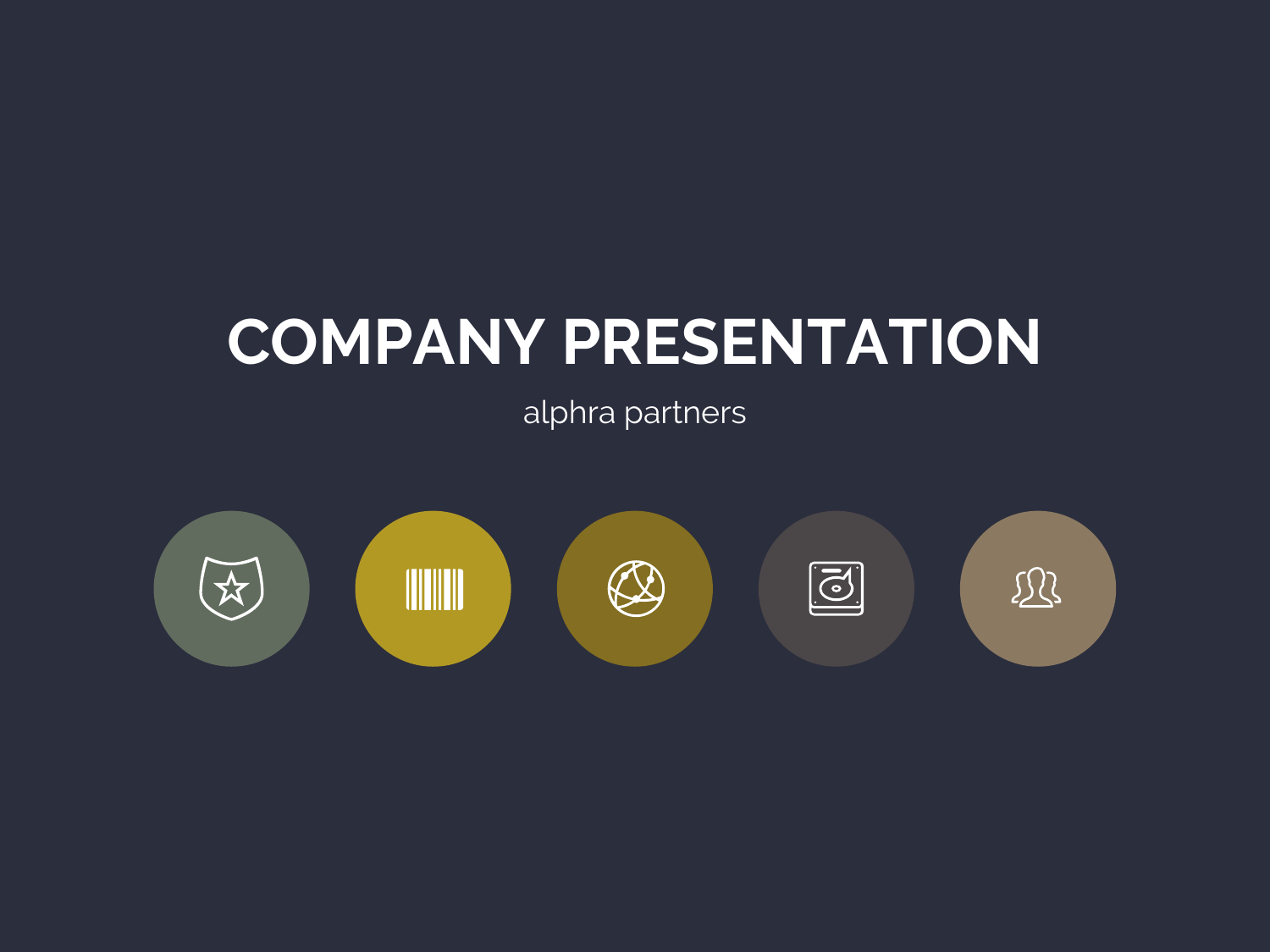

alphra **BUSINESS & REGULATORY STRATEGY**

**1**

Innovating your business- and growth model



Defining the digital business model of tomorrow

**2**

- alphra partners confidential - © alphra partners -





alphra **OPERATING STRATEGY**

**3**

Delivering excellence in the things you do

alphra **SYSTEM-INTEGRATION & DATA MANAGEMENT**

 $\widetilde{\mathbf{C}}$ 

**4**

Unleash hidden potential by utilizing technology



alphra partners delivering excellence in consulting

> alphra **PROGRAM-, PROJECT- & CHANGE MANAGEMENT**

> > **5**

Getting your organization ready for change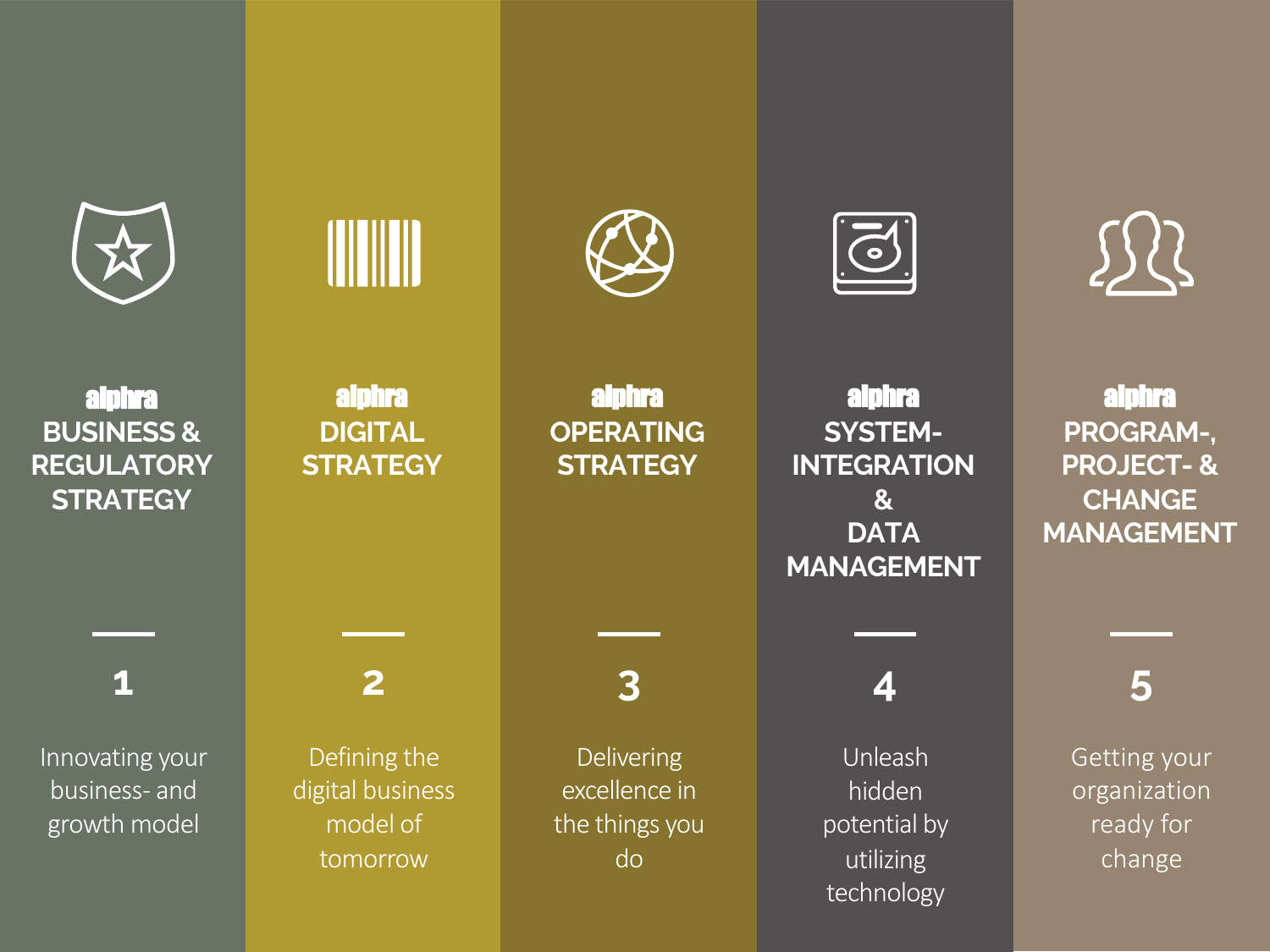## alphra partners at a glance alphra partners

Delivering excellence to financial services



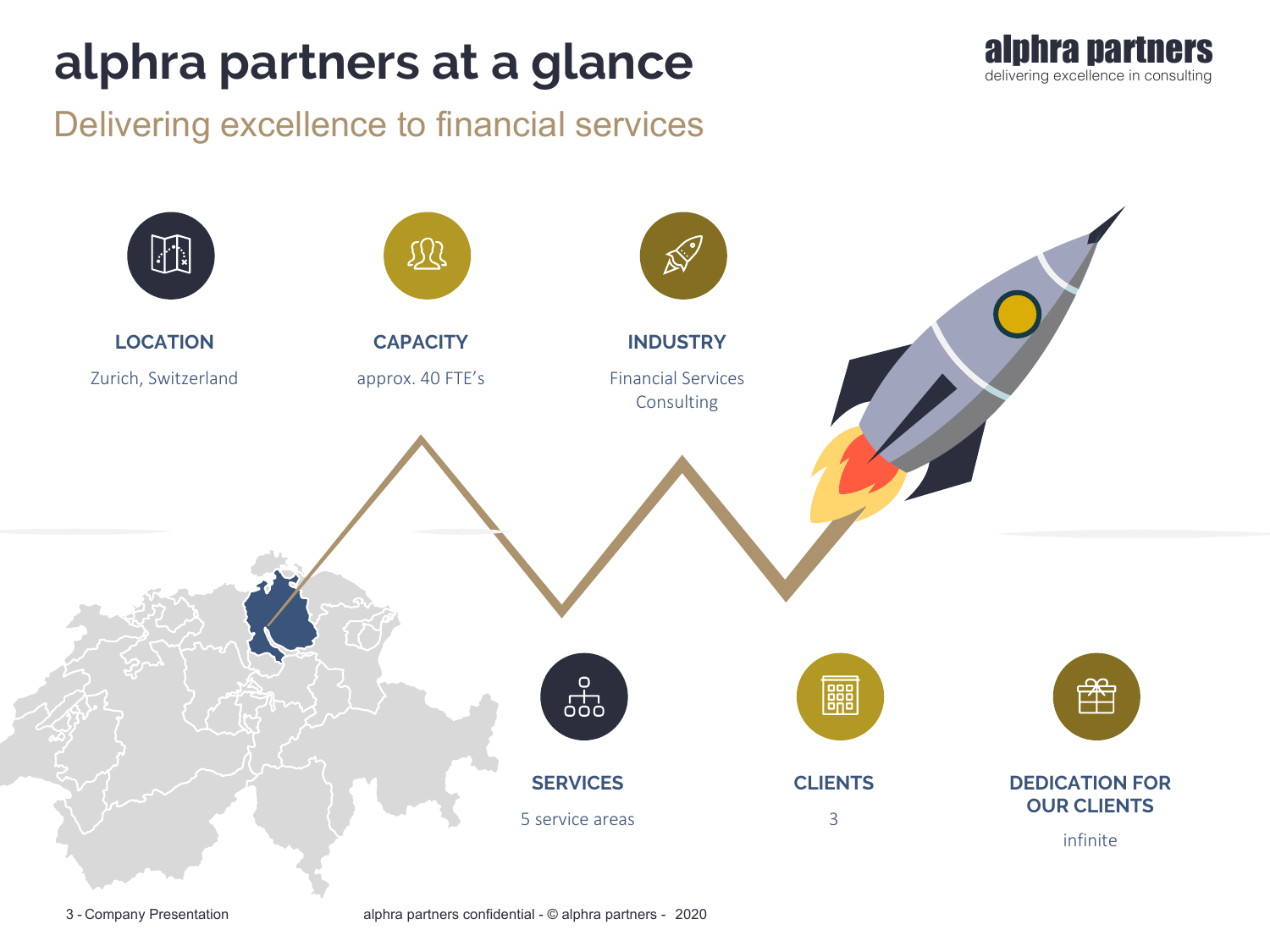### **alphra partners action space alphra partners**



### alphra partners is well-positioned in the core of the technology change management environment



#### **In-depth content expertise**

alphra partners is a Zurich based consulting boutique focusing on financial services. We feel at home in a business context and are bridging the gap between business and IT. Our main expertise resides in the area of technology spanning over the areas of *business, regulatory, digital & operating strategy*, *system integration* and *program, project & change management*.

### **Technology change management expertise**

No matter which technology operating model you run we are experts in guiding you to take the right decisions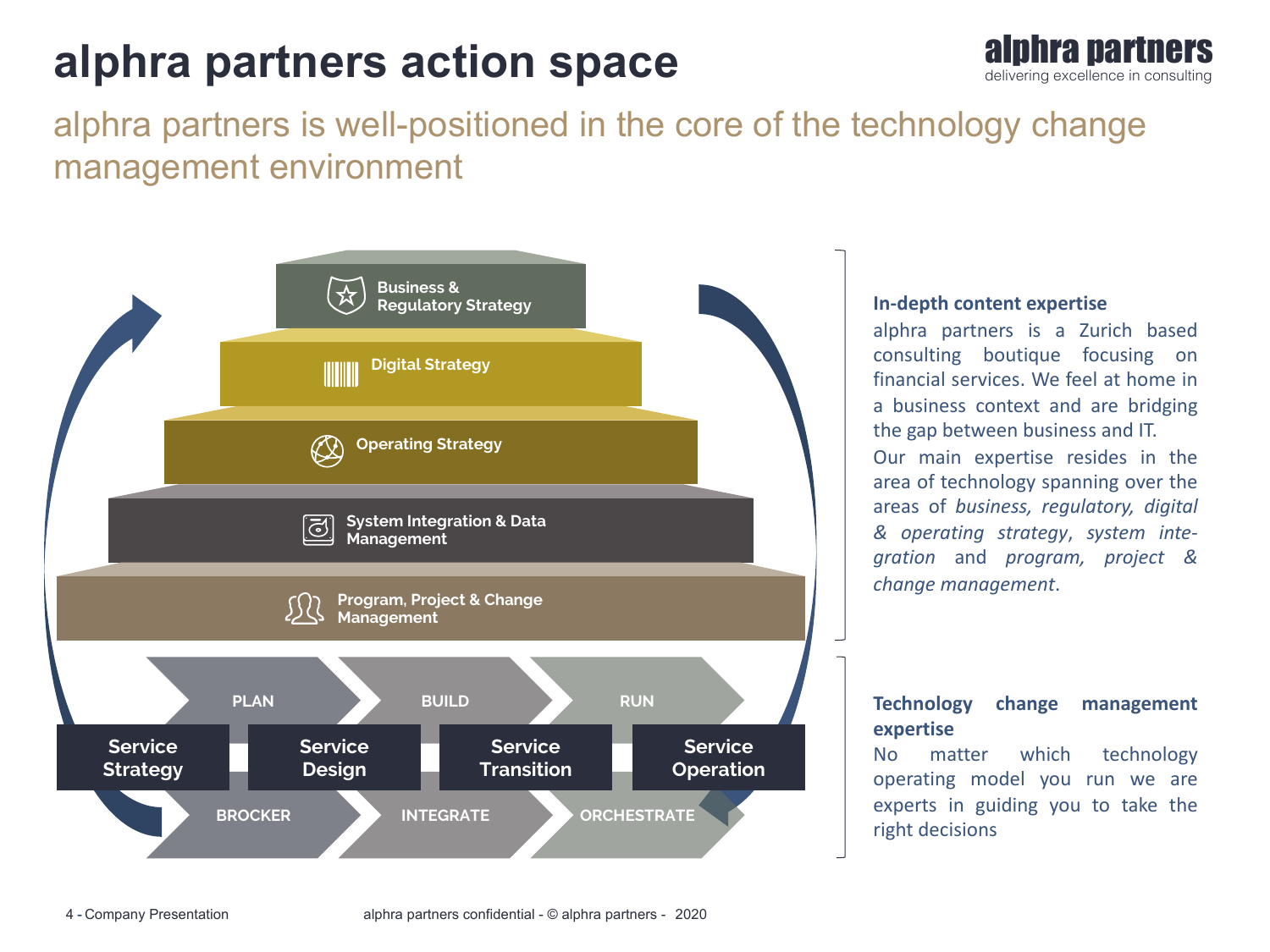### **Main areas of expertise** alphra partners

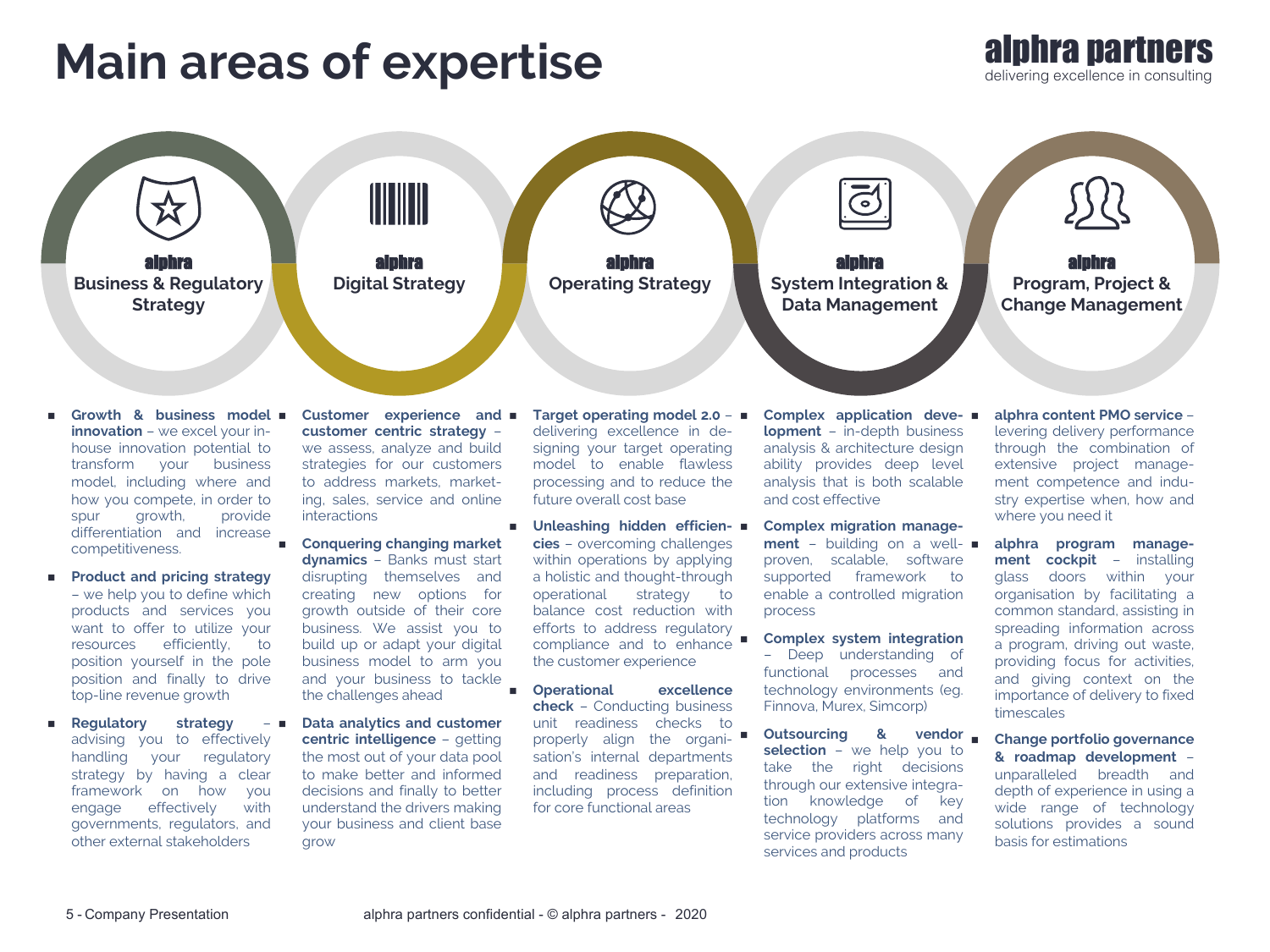## alphra partners value proposition alphra partners



Successful project delivery is all about the right experience, the right people and a plan you can rely on



### **INDUSTRY EXPERIENCE**

Our consultants are industry ninjas which have served - depending on their tenure - multiple years in line functions within the financial services industry. We are at the pulse of developments on the market, may it be regulatory topics or digitization.





#### **AGILE FRAMEWORK**

The world is turning faster than ever. Companies have to adapt to those changes quickly. alphra partners is a speed boat that is guiding you through proven and agile frameworks to enable a fast implementation and delivery.



### **DELIVERY EXCELLENCE**

Each of our consultants has gone through a dedicated, rigorous program equiping them with a state-of-the-art toolcase to adapt quickly at the client ground and to be a reliable excellence partner for you and your project.



### **ACADEMIC BACKING**

alphra partners has active cooperations with top-tier universities to be on track with latest academic developments, to unleash further potential in our people, to find new talents and to be able to offer you state-of-the-art services